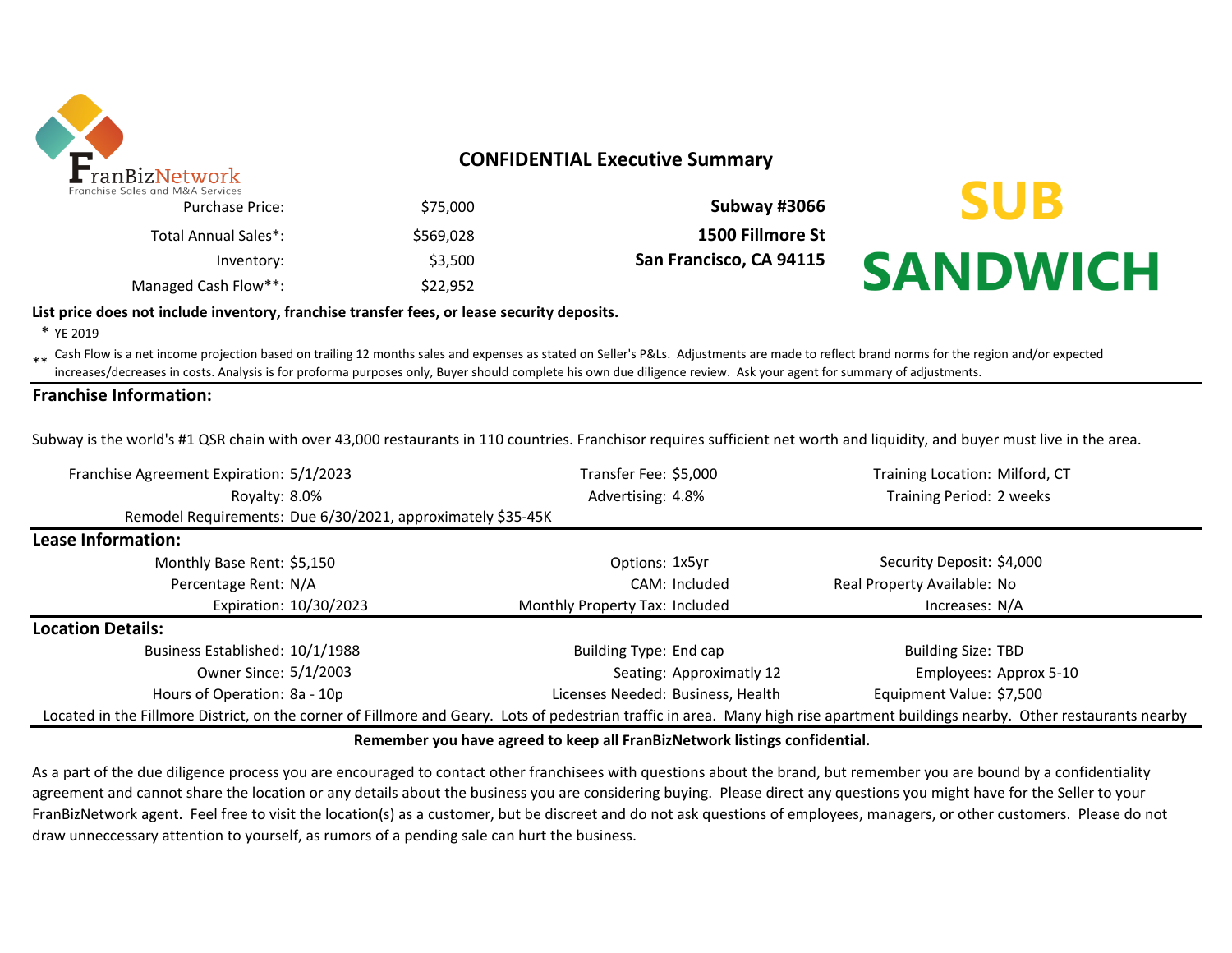

## **SUB SANDWICH**

#### **MONTHLY SALES**

| Subway #3066 |            |            |            |             |            |              |            |            |            |            |              |            |              |
|--------------|------------|------------|------------|-------------|------------|--------------|------------|------------|------------|------------|--------------|------------|--------------|
|              | Jan        | Feb        | <b>Mar</b> | Apr         | <b>May</b> | June         | July       | Aug        | <b>Sep</b> | Oct        | <b>Nov</b>   | <b>Dec</b> | <b>TOTAL</b> |
| 2018         | \$60,459   | \$57,020   | \$64,086   | \$64,046    | \$62,802   | \$58,123     | \$45,375   | \$53,953   | \$51,750   | \$45,703   | \$39,373     | \$49,542   | \$652,231    |
| 2019         | \$47,452   | \$42,618   | \$56,261   | \$51,141    | \$42,359   | \$47,931     | \$48,227   | \$52,563   | \$51,969   | \$49,263   | \$45,810     | \$40,947   | \$576,541    |
| \$ +/-       | ( \$13,007 | (514, 402) | (57, 825)  | ( \$12,904) | (\$20,442) | (510, 191)   | \$2,852    | ( \$1,391) | \$219      | \$3,561    | \$6,437      | ( \$8,596) | (575, 691)   |
| $% +/-$      | $-22%$     | $-25%$     | $-12%$     | $-20%$      | $-33%$     | $-18%$       | 6%         | $-3%$      | 0%         | 8%         | 16%          | $-17%$     | $-12%$       |
|              |            |            |            |             |            |              |            |            |            |            |              |            |              |
| 2019         | \$47,452   | \$42,618   | \$56,261   | \$51,141    | \$42,359   | \$47,931     | \$48,227   | \$52,563   | \$51,969   | \$49,263   | \$45,810     | \$40,947   | \$576,541    |
| 2020         | \$44,427   | \$42,292   | \$32,404   | \$14,983    | \$14,548   | \$17,640     | \$20,318   | \$22,905   | \$23,104   | \$27,271   | \$25,050     | \$23,790   | \$308,733    |
| \$ +/-       | ( \$3,025) | (\$326)    | (\$23,857  | (\$36,159)  | (527, 811) | ( \$30, 291) | (\$27,909) | (529, 658) | (528, 864) | (\$21,992) | ( \$20, 760) | (517, 156) | (5267,808)   |
| $% +/-$      | $-6%$      | $-1%$      | $-42%$     | $-71%$      | -66%       | $-63%$       | $-58%$     | $-56%$     | $-56%$     | $-45%$     | $-45%$       | $-42%$     | $-46%$       |
|              |            |            |            |             |            |              |            |            |            |            |              |            |              |
| 2020         | \$44,427   | \$42,292   | \$32,404   | \$14,983    | \$14,548   | \$17,640     | \$20,318   | \$22,905   | \$23,104   | \$27,271   | \$25,050     | \$23,790   | \$308,733    |
| 2021         | \$26,359   | \$24,796   | \$0        | \$0         | \$0        | \$0          | \$0        | \$0        | \$0        | \$0        | \$0          | \$0        | \$51,155     |
| $$+/-$       | (518,069)  | (517, 496) |            |             |            |              |            |            |            |            |              |            | ( \$35,565)  |
| $% +/-$      | $-41%$     | $-41%$     |            |             |            |              |            |            |            |            |              |            | $-41%$       |